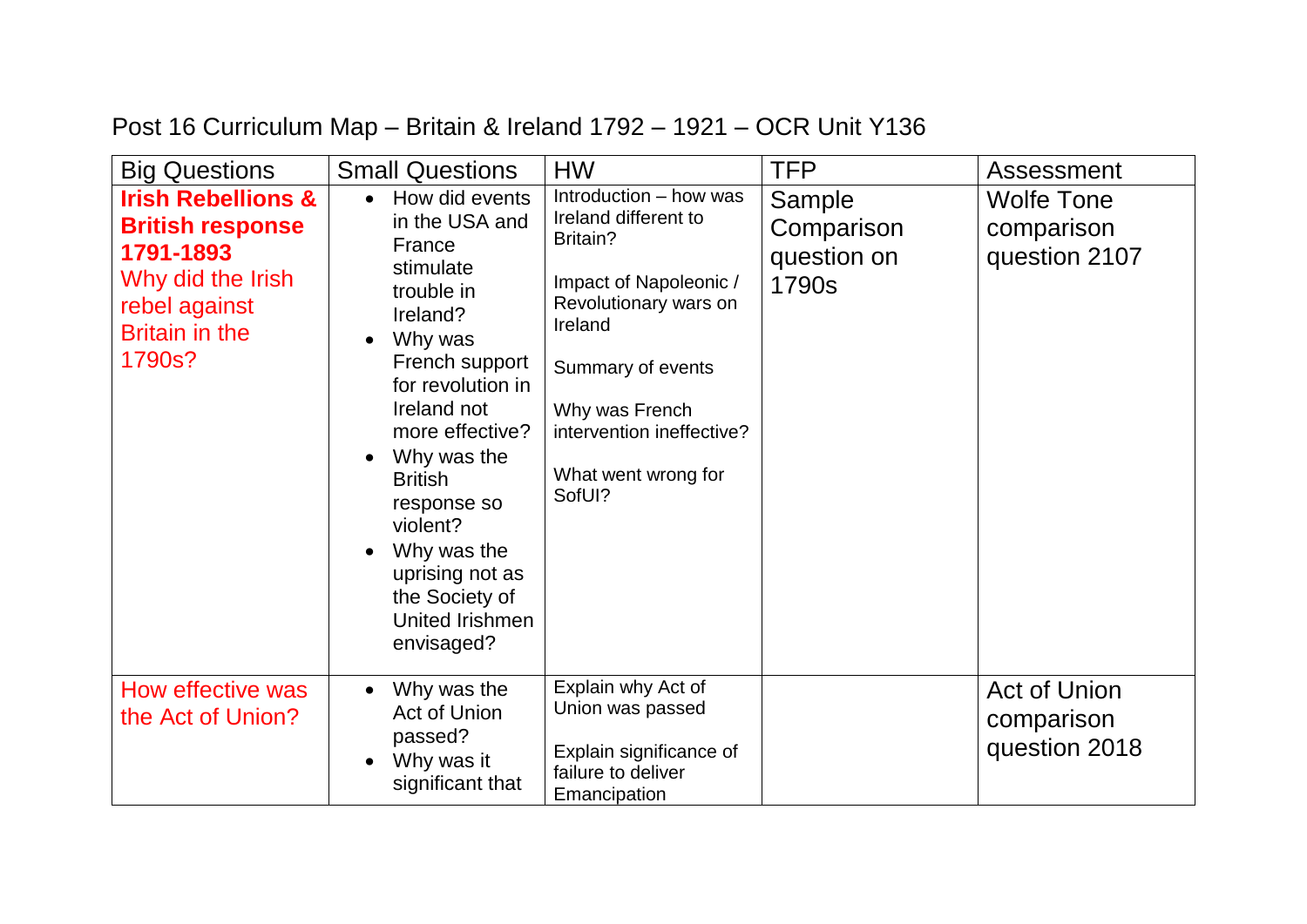|                                                                                                                                               | it was NOT<br>accompanied<br>by<br>Emancipation?                                                                                                                                                                     |                                                                                                                                                                                                        |                                                  |  |
|-----------------------------------------------------------------------------------------------------------------------------------------------|----------------------------------------------------------------------------------------------------------------------------------------------------------------------------------------------------------------------|--------------------------------------------------------------------------------------------------------------------------------------------------------------------------------------------------------|--------------------------------------------------|--|
| What was the<br>significance of<br>Emmet's<br><b>Rebellion?</b>                                                                               | Why did<br>$\bullet$<br>Emmet's<br>Rebellion fail?<br>Why was it<br>nevertheless<br>significant?<br>Why was<br>Emmet's trial /<br>execution<br>important?                                                            | Summary of events /<br>reasons for failure<br>Explain why trial /<br>speech was significant<br>Source question form<br>textbook                                                                        |                                                  |  |
| <b>O'Connell and</b><br><b>British</b><br><b>Governments</b><br>1823-1841<br><b>Why was Catholic</b><br><b>Emancipation a</b><br>major issue? | What was<br>$\bullet$<br>significant<br>about<br>Emancipation?<br>Why was<br>O'Connell well<br>equipped to<br>lead the<br>campaign?<br>Why was the<br>repeal of the<br>Test &<br>Corporation<br>Acts<br>significant? | <b>Biography of O'Connell</b><br><b>Questions on T&amp;C Acts</b><br>Significance of Co<br>Clare<br>Chart on Wellington's<br>options / actions<br>Tasks on impact /<br>consequences of<br>Emancipation | Sample<br>comparison<br>question on<br>O'Connell |  |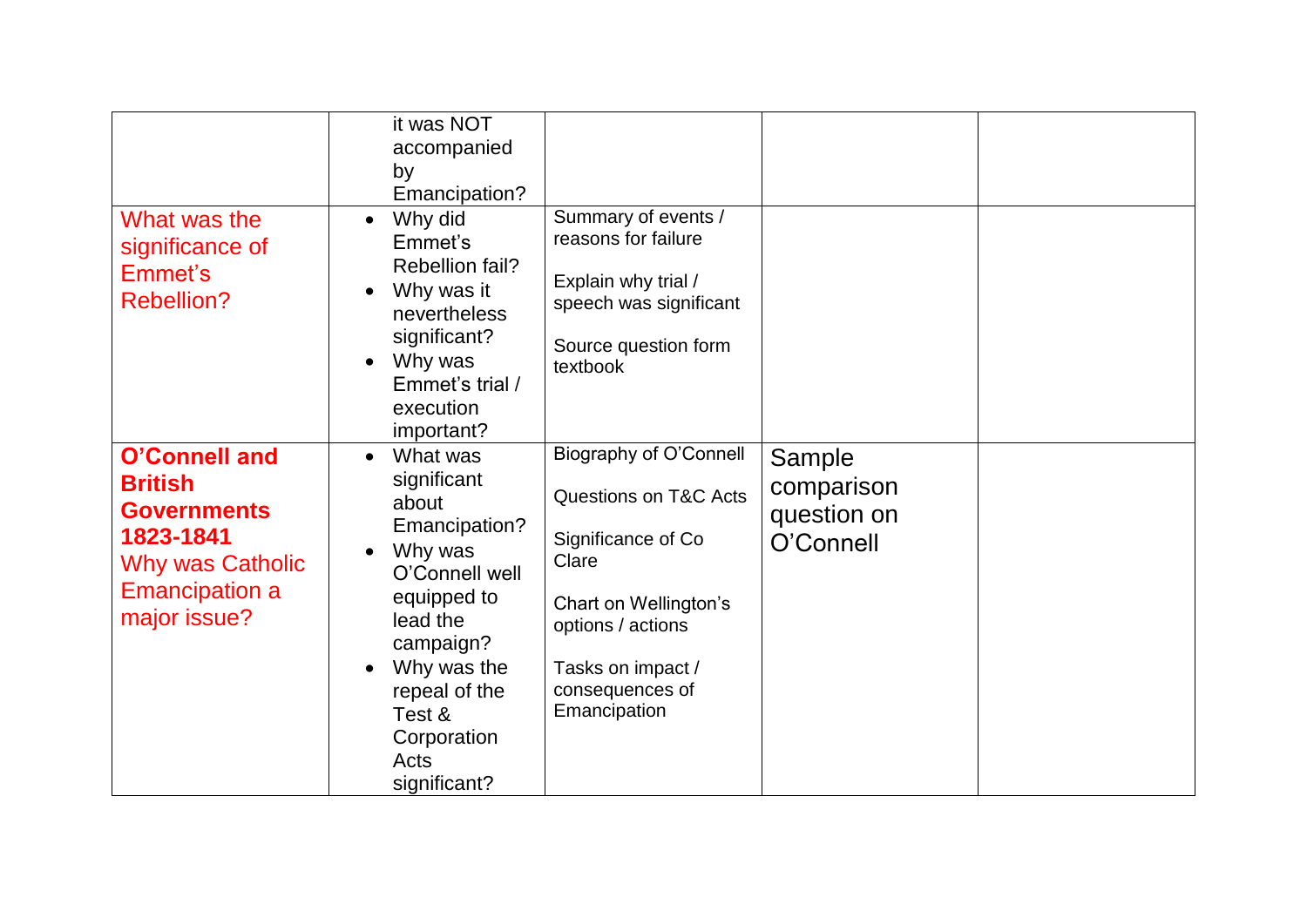| <b>What was</b><br>significant about<br>O'Connell's<br>campaigns?                 | How did<br>$\bullet$<br>O'Connell make<br>CE a mass<br>issue?<br>How was the<br><b>County Clare</b><br>by election<br>significant?                                                                                                                                   |                                                                                                    |                                                         |                                          |
|-----------------------------------------------------------------------------------|----------------------------------------------------------------------------------------------------------------------------------------------------------------------------------------------------------------------------------------------------------------------|----------------------------------------------------------------------------------------------------|---------------------------------------------------------|------------------------------------------|
| Why did<br>Wellington's<br>government pass<br><b>Catholic</b><br>Emancipation?    | Why did<br>$\bullet$<br>Wellington and<br>Peel force<br>Emancipation<br>through<br>parliament?<br>Why were their<br>roles<br>significant?<br>What impact<br>did this have on<br>the Tory party?<br>What were the<br>sider impacts<br>on both Britain<br>and Ireland? | Chart on Wellington's<br>options / actions<br>Tasks on impact /<br>consequences of<br>Emancipation | Comparison<br>question from<br>textbook on<br>O'Connell | O'Connell<br>comparison<br>question 2019 |
| <b>What did</b><br>O'Connell get out<br>of the Lichfield<br><b>House Compact?</b> | How did the<br>Whigs govern<br>Ireland 1830-<br>34?                                                                                                                                                                                                                  | Complete mind map on<br>Whig reforms<br>Explain context of LHC                                     |                                                         |                                          |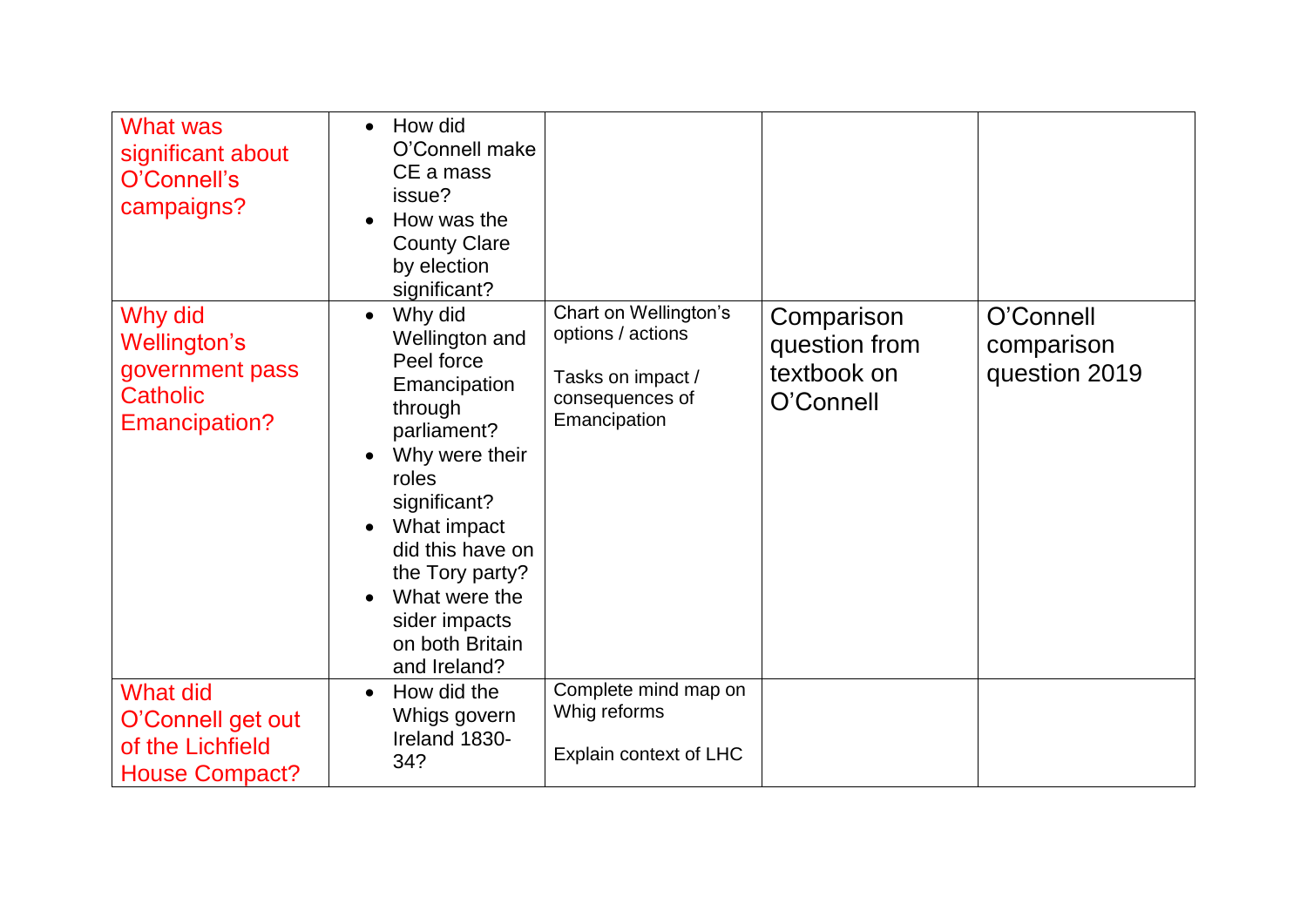|                                                                                  | Why did<br>Melbourne and<br>O'Connell sign<br>the LHC?<br>How effective<br>were reforms<br>passed by<br>Melbourne's<br>government<br>from 1835?<br>Who got most<br>from the $LHC -$<br>O'Connell or<br>Melbourne and<br>the Whigs? | <b>Summary of Reforms</b><br>and Ireland 1835<br>onwards eg Irish Poor<br>Law<br>Summary discussion<br>questions from booklet                 |                                         |  |
|----------------------------------------------------------------------------------|------------------------------------------------------------------------------------------------------------------------------------------------------------------------------------------------------------------------------------|-----------------------------------------------------------------------------------------------------------------------------------------------|-----------------------------------------|--|
| <b>Crisis over Home</b><br><b>Rule 1908-1914</b><br>Why was Ulster<br>different? | What made<br>$\bullet$<br><b>Ulster different</b><br>to the rest of<br>Ireland $-$<br>militarily,<br>politically and<br>religiously?                                                                                               | Use article, summarise<br>why Ulster was different<br>Notes from textbook on<br>economic differences<br>between Ulster and rest<br>of Ireland |                                         |  |
| Why did Home<br>Rule re-emerge as<br>a major issue in<br>1910?                   | What was the<br>significance of<br>the crisis over<br>the Budget and<br>the 1910<br>elections?                                                                                                                                     | Summary of events<br>1909 onwards<br>Explain significance of<br><b>Parliament Act</b>                                                         | Comparison<br>question from<br>textbook |  |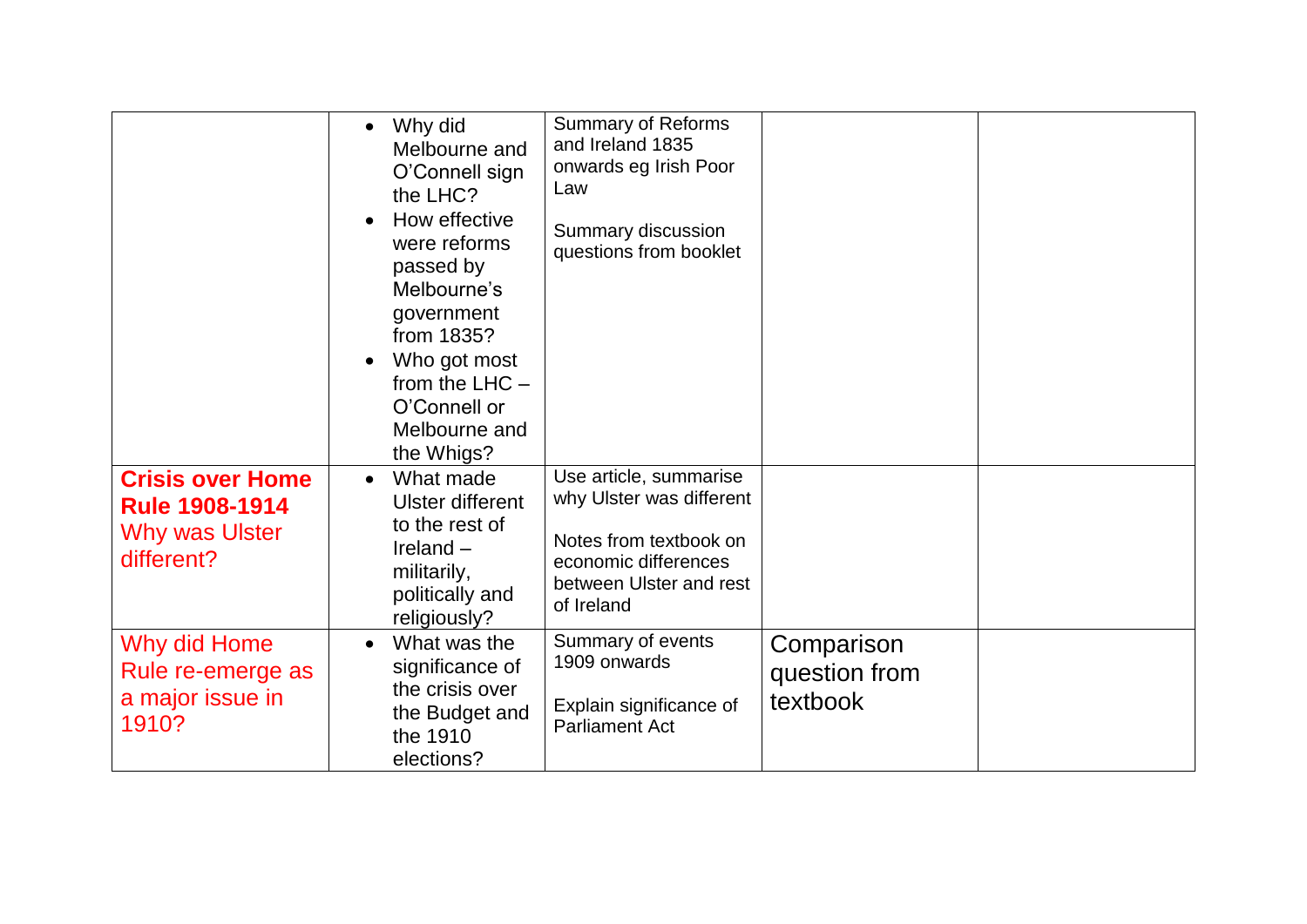|                                                          | Why was the<br>$\bullet$<br><b>Parliament Act</b><br>significant?                                                                                                                                                                                                                                                                                                                                                                                                                |                                                                                                       |                                        |
|----------------------------------------------------------|----------------------------------------------------------------------------------------------------------------------------------------------------------------------------------------------------------------------------------------------------------------------------------------------------------------------------------------------------------------------------------------------------------------------------------------------------------------------------------|-------------------------------------------------------------------------------------------------------|----------------------------------------|
| How close was<br><b>Ireland to Civil War</b><br>by 1914? | Who were the<br>$\bullet$<br>UVF?<br>Who were the<br>$\bullet$<br><b>Irish</b><br>Volunteers?<br>How effective<br>$\bullet$<br>was the<br>response of the<br>Asquith<br>government?<br><b>Was Partition</b><br>inevitable?<br>What was the<br>$\bullet$<br>significance of<br>the Curragh<br>Mutiny?<br>Was Ireland on<br>$\bullet$<br>the verge of<br>civil war in July<br>1914?<br>How did both<br>unionists and<br>nationalists<br>react to the<br>outbreak of<br><b>WW1?</b> | Source based<br>questions from booklet<br>Who was most to blame<br>for Asquith, Tories or<br>Redmond? | Comparison<br>question sample<br>paper |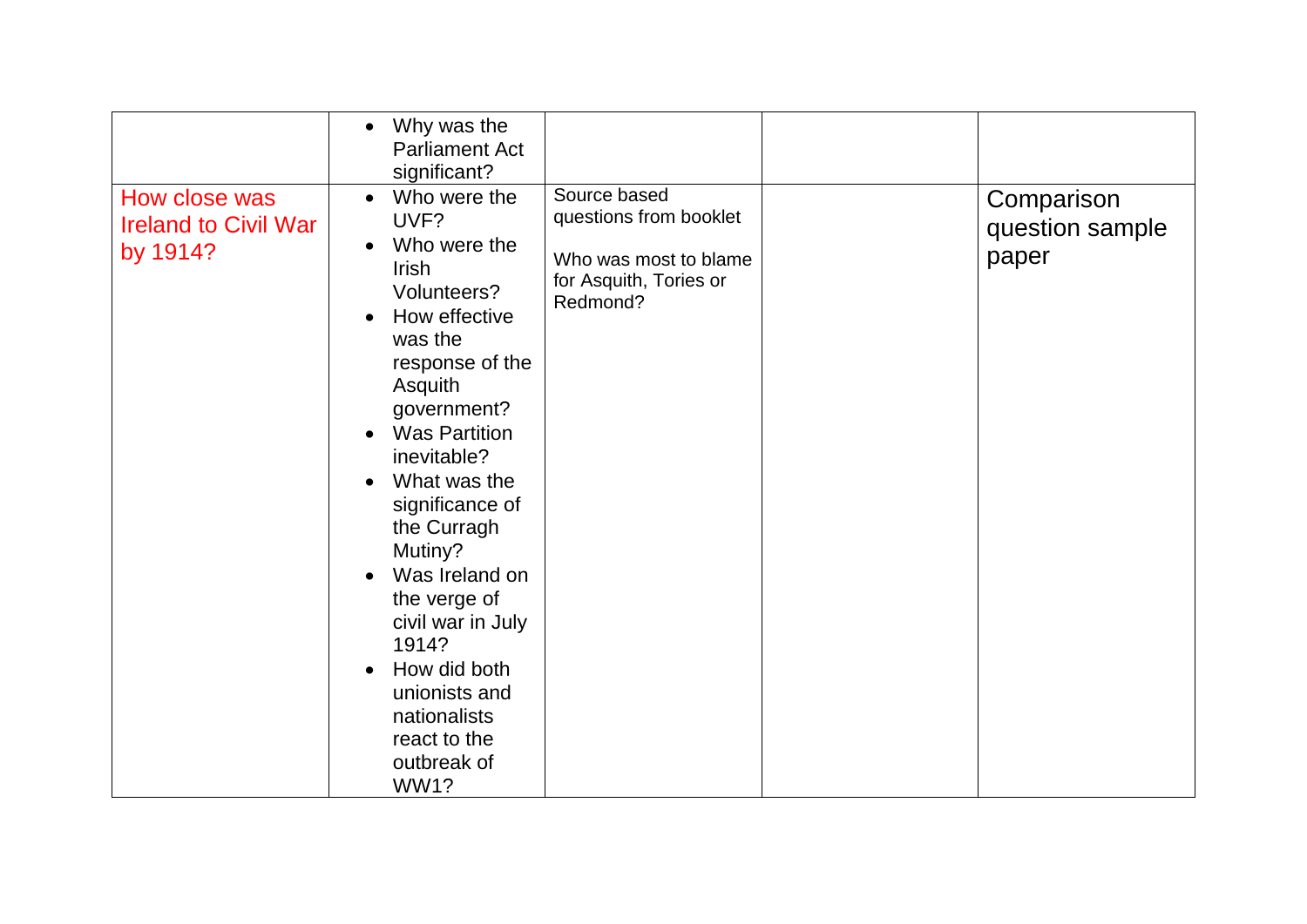| <b>Opposition to</b><br>the Union<br>Why did the<br><b>Society of United</b><br><b>Irishmen confront</b><br><b>British rule in the</b><br>1790s? | How far did the<br>$\bullet$<br>United Irishmen<br>succeed in<br>uniting all<br>Irishmen?<br>How far were<br>$\bullet$<br>they influenced<br>by French<br>ideals and how<br>did this explain<br>their failure?<br>Was the<br>$\bullet$<br>breakdown of<br>1798 into<br>sectarianism<br>inevitable? | Questions form booklet<br>on 1798 / UI Rising<br>Was the influence of<br>the Enlightenment the<br>reason for the failure of<br>the UI?<br>Was sectarianism<br>inevitable in 1798?              | How far was "X"<br>the most<br>significant reason<br>for Irish<br>opposition to the<br>Union from 1791<br>to 1921?                                   |                                                                                                |
|--------------------------------------------------------------------------------------------------------------------------------------------------|----------------------------------------------------------------------------------------------------------------------------------------------------------------------------------------------------------------------------------------------------------------------------------------------------|------------------------------------------------------------------------------------------------------------------------------------------------------------------------------------------------|------------------------------------------------------------------------------------------------------------------------------------------------------|------------------------------------------------------------------------------------------------|
| How significant<br>was the tradition<br>of Revolutionary<br>Nationalism in<br>Ireland?                                                           | How did the<br>$\bullet$<br>United Irishmen<br>/ Emmet<br>influence later<br>movements?<br>Why was<br>$\bullet$<br>Young Ireland a<br>failure?<br>How were the<br>Fenians<br>significant?                                                                                                          | <b>Explain why Emmet's</b><br><b>Rebellion was</b><br>significant even though<br>it failed<br>Why did YI clash with<br>O'Connell?<br>Why did YI fail?<br>How did the British<br>respond to YI? | Were<br>revolutionary<br>nationalists or<br>constitutional<br>nationalists more<br>successful in<br>achieving their<br>aims in Ireland<br>1791-1921/ | 2017 essay<br>question success<br>of revolutionary<br>nationalism<br>depended on<br>leadership |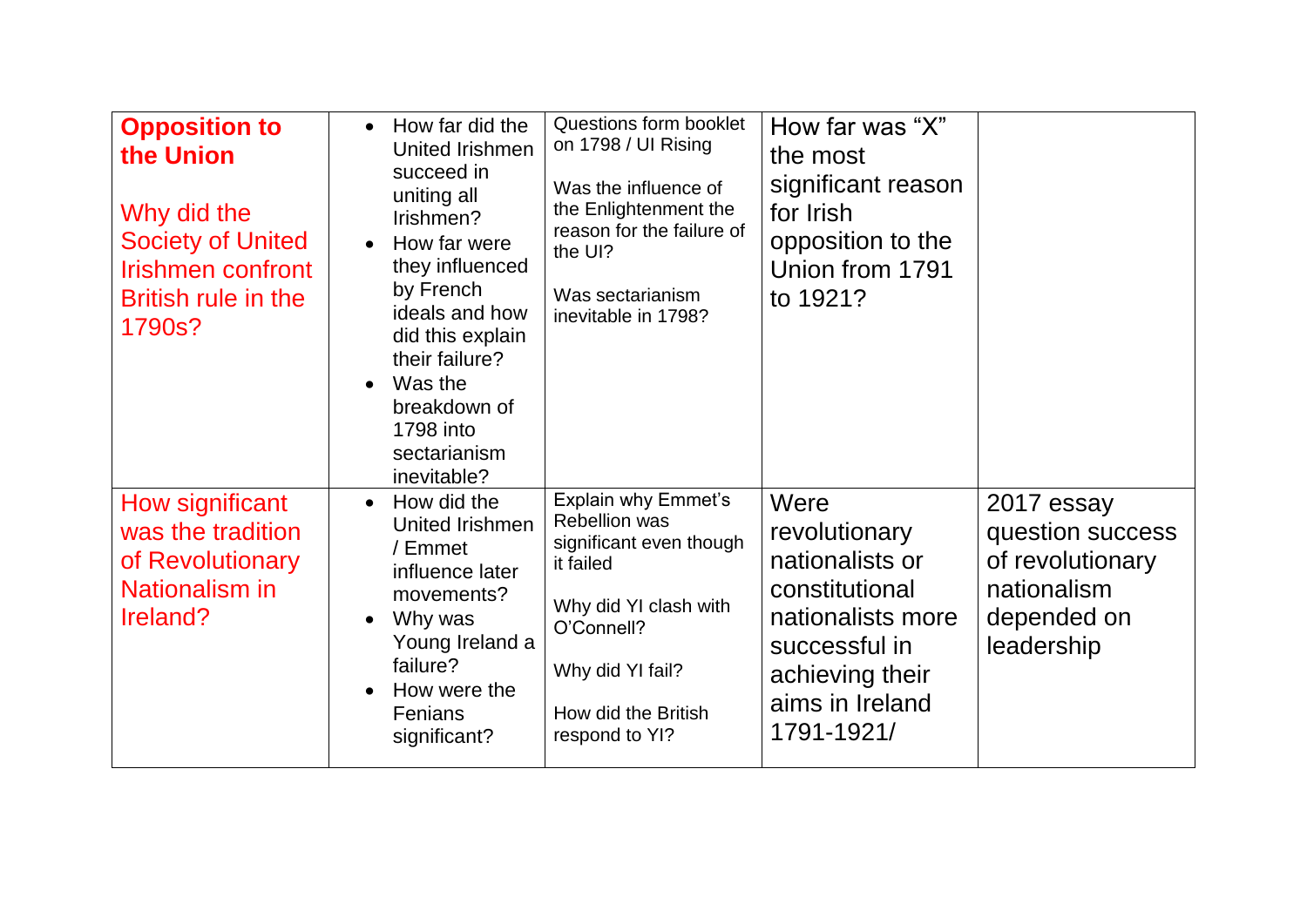|                                                                                       | How were the<br>Land League<br>important?                                                                                                  | What was the<br>significance of Fenian<br>actions in Britain?<br>How far did all the<br>above contribute to a<br>revolutionary nationalist<br>"canon"?             |                                                                                         |
|---------------------------------------------------------------------------------------|--------------------------------------------------------------------------------------------------------------------------------------------|--------------------------------------------------------------------------------------------------------------------------------------------------------------------|-----------------------------------------------------------------------------------------|
| Why was the<br><b>Easter Rising</b><br>successful?                                    | What happened<br>at Easter 1916?<br>How significant<br>was the British<br>response?<br>Why did the<br>Anglo-Irish war<br>end in partition? | Summarise events of<br><b>Easter Rising</b><br>Explain significance of<br><b>British response</b><br>Explain why neither<br>side could win the<br>Anglo-Irish war? |                                                                                         |
| How successful<br>were<br>constitutional<br>nationalists in<br>opposing the<br>Union? | Does O'Connell<br>deserve to be<br>called "The<br>Liberator"?<br>What were the<br>strengths and<br>weaknesses of<br>Reform &               | Was O'Connell a<br>successful nationalist<br>leader?<br>Why did his career<br>ultimately end in<br>failure?<br>Compare O'Connell,                                  | 2018 essay<br><b>Parnell most</b><br>successful<br>constitutional<br>nationalist leader |
|                                                                                       | Repeal?<br>Why did<br>O'Connell back<br>down at<br>Clontarf?                                                                               | Parnell & Redmond as<br>nationalist leaders<br>Why was Home Rule<br>ultimately<br>unsuccessful?                                                                    | Sample paper -<br>how far were<br>constitutional<br>nationalists<br>successful?         |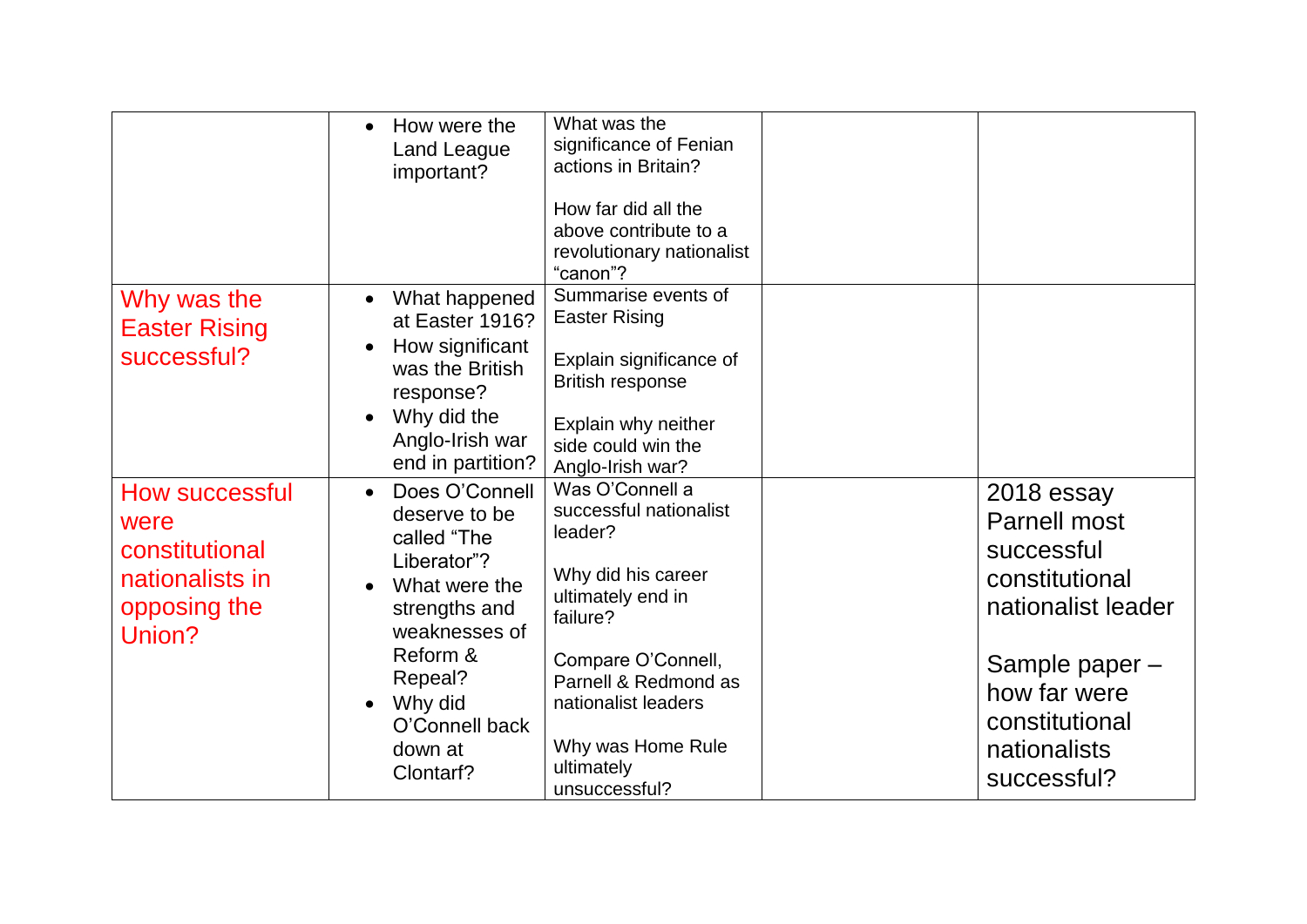|                                                 | Why did<br>$\bullet$<br>O'Connell fall<br>out with Young<br>Ireland?<br>How was<br>Parnell an<br>effective<br>Parliamentary<br>leader?<br>How close was<br>Ireland to<br>achieving<br>Home Rule?<br>Was Redmond<br>a successful<br>nationalist<br>leader? |                                                                                                                     |                                          |
|-------------------------------------------------|-----------------------------------------------------------------------------------------------------------------------------------------------------------------------------------------------------------------------------------------------------------|---------------------------------------------------------------------------------------------------------------------|------------------------------------------|
| How was cultural<br>nationalism<br>significant? | How significant<br>$\bullet$<br>was the Gaelic<br>Revival in<br>cultural, literary<br>and sporting<br>terms?<br>How far was<br>Sinn Fein part<br>of the same<br>movement?<br>How important<br>was                                                         | How was cultural<br>nationalism significant?<br>Notes on various<br>figures within cultural<br>nationalism eg Yeats | 2019 essay<br>question role of<br>Church |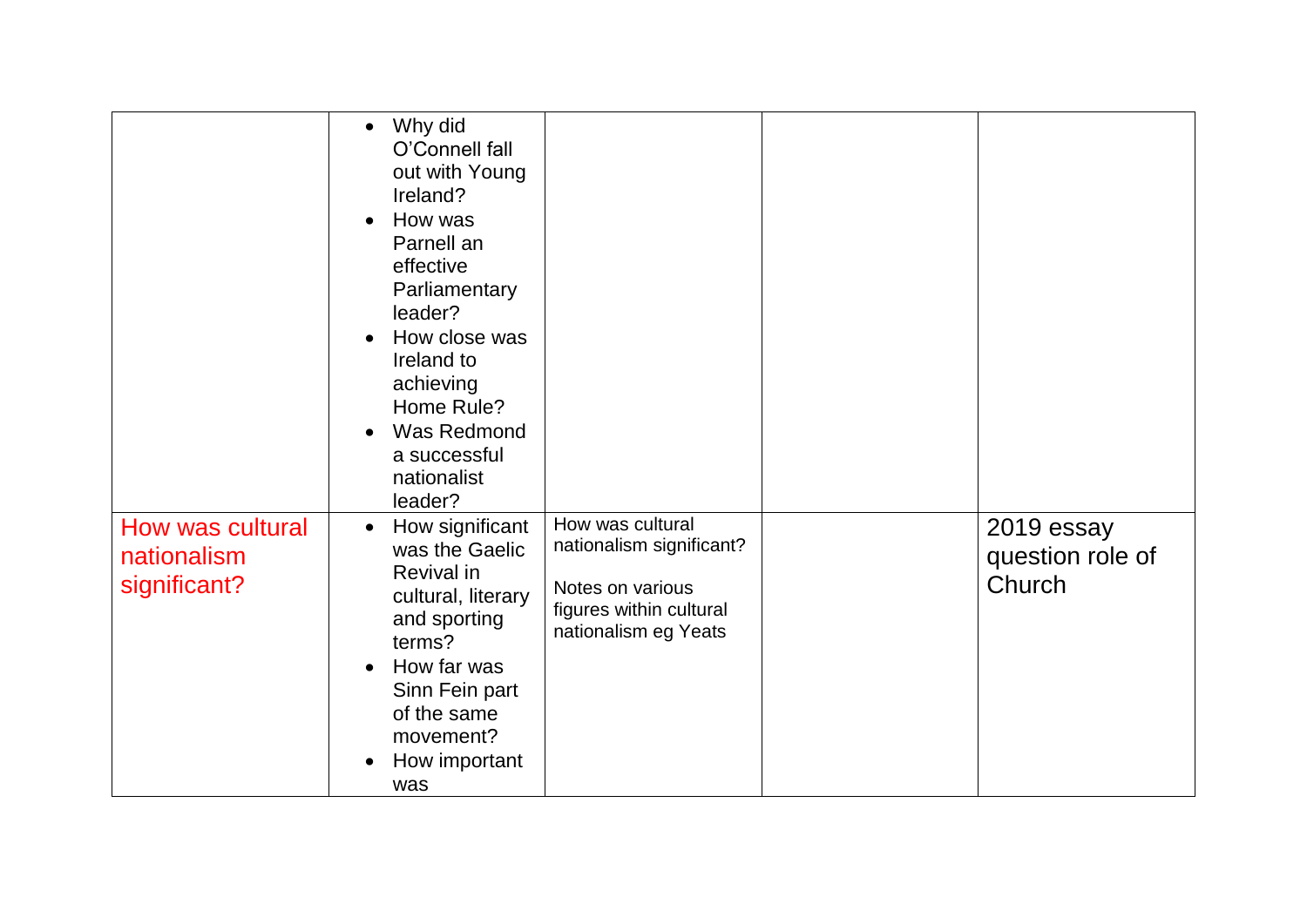|                                                                                                      | Catholicism in<br>shaping Irish<br>nationalist aims<br>and ideals?                                                                                                                                                     |                                                                                                                                  |                                                                                                                                                        |                                                                                    |
|------------------------------------------------------------------------------------------------------|------------------------------------------------------------------------------------------------------------------------------------------------------------------------------------------------------------------------|----------------------------------------------------------------------------------------------------------------------------------|--------------------------------------------------------------------------------------------------------------------------------------------------------|------------------------------------------------------------------------------------|
| <b>Support for the</b><br><b>Union</b><br>Why did the<br><b>Protestant</b><br>Ascendancy<br>decline? | How did Union<br>$\bullet$<br>affect the<br>Ascendancy?<br>How did reform<br>affect the role<br>of the<br>Ascendancy?                                                                                                  | Summarise article on<br>John Bull's other Island<br>to identify key<br>differences from Britain                                  | Were Whig /<br>Liberal<br>governments or<br>Tory / Unionist<br>governments<br>more successful<br>in achieving their<br>aims in Ireland c<br>1791-1921? | Sample paper<br>essay question<br>land reform and<br>decline of Prot<br>Ascendancy |
| Why did Ulster<br>Unionism become<br>a major factor in<br><b>Irish politics</b><br>1886-1921?        | Why would<br>"Ulster fight"?<br>What was the<br>role of<br>Randolph<br>Churchill?<br>Why was there<br>$\bullet$<br>intense<br>opposition to<br>HR in Ulster?<br>Why did this<br>become more<br>radical in 1908-<br>14? | Questions based on<br>sources on 1886<br>Chart – arguments for<br>and against HR<br>Explain opposition to<br><b>HR</b> in Ulster |                                                                                                                                                        |                                                                                    |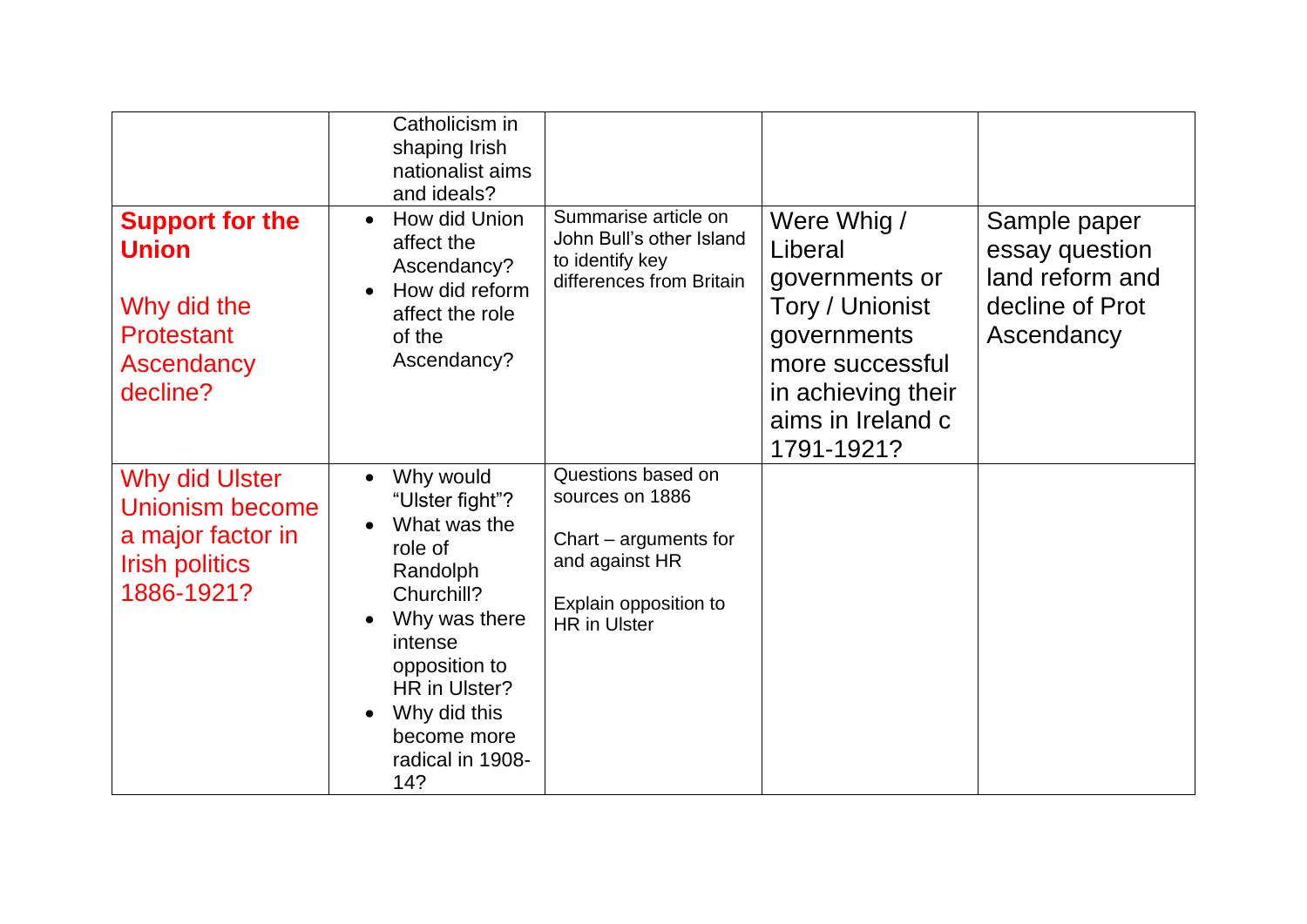|                                                                                                      | Did the Ulster<br>$\bullet$<br><b>Unionists</b><br>achieve their<br>aims?                                                                                                                                      |                                                                                                                                                                                                                                                        |                                                                          |                                                                                                                                                                                                                   |
|------------------------------------------------------------------------------------------------------|----------------------------------------------------------------------------------------------------------------------------------------------------------------------------------------------------------------|--------------------------------------------------------------------------------------------------------------------------------------------------------------------------------------------------------------------------------------------------------|--------------------------------------------------------------------------|-------------------------------------------------------------------------------------------------------------------------------------------------------------------------------------------------------------------|
| How did the<br>approaches of<br>Whig / Liberal &<br><b>Tory / Unionist</b><br>parties differ?        | Who did most<br>$\bullet$<br>to pass reform<br>in Ireland?<br>Who were the<br>most successful<br><b>British PMs?</b><br>Why did British<br>political parties<br>approach Irish<br>issues in<br>different ways? | Compare different<br>ministries / PMs<br><b>Explain why British</b><br>parties had different<br>policies<br><b>Read Garrett History</b><br>review article and<br>summarise argument<br>on why British policies<br>towards Ireland were<br>unsuccessful |                                                                          | 2019 question<br>Whig & Liberal<br>parties and<br>stability of Union<br>Sample paper<br>essay govs up to<br>1867 more<br>successful than<br>those after<br>2017 essay<br>question Tory<br>govs most<br>successful |
| <b>The Union and</b><br><b>Reform</b><br>What was the<br>significance of the<br><b>Act of Union?</b> | How successful<br>$\bullet$<br>was Union for<br>Ireland?<br>What were the<br>long term<br>implications for                                                                                                     | Explain the<br>consequences of the<br>Act of Union                                                                                                                                                                                                     | See above $-$<br>which<br>governments<br>most successful<br>in achieving |                                                                                                                                                                                                                   |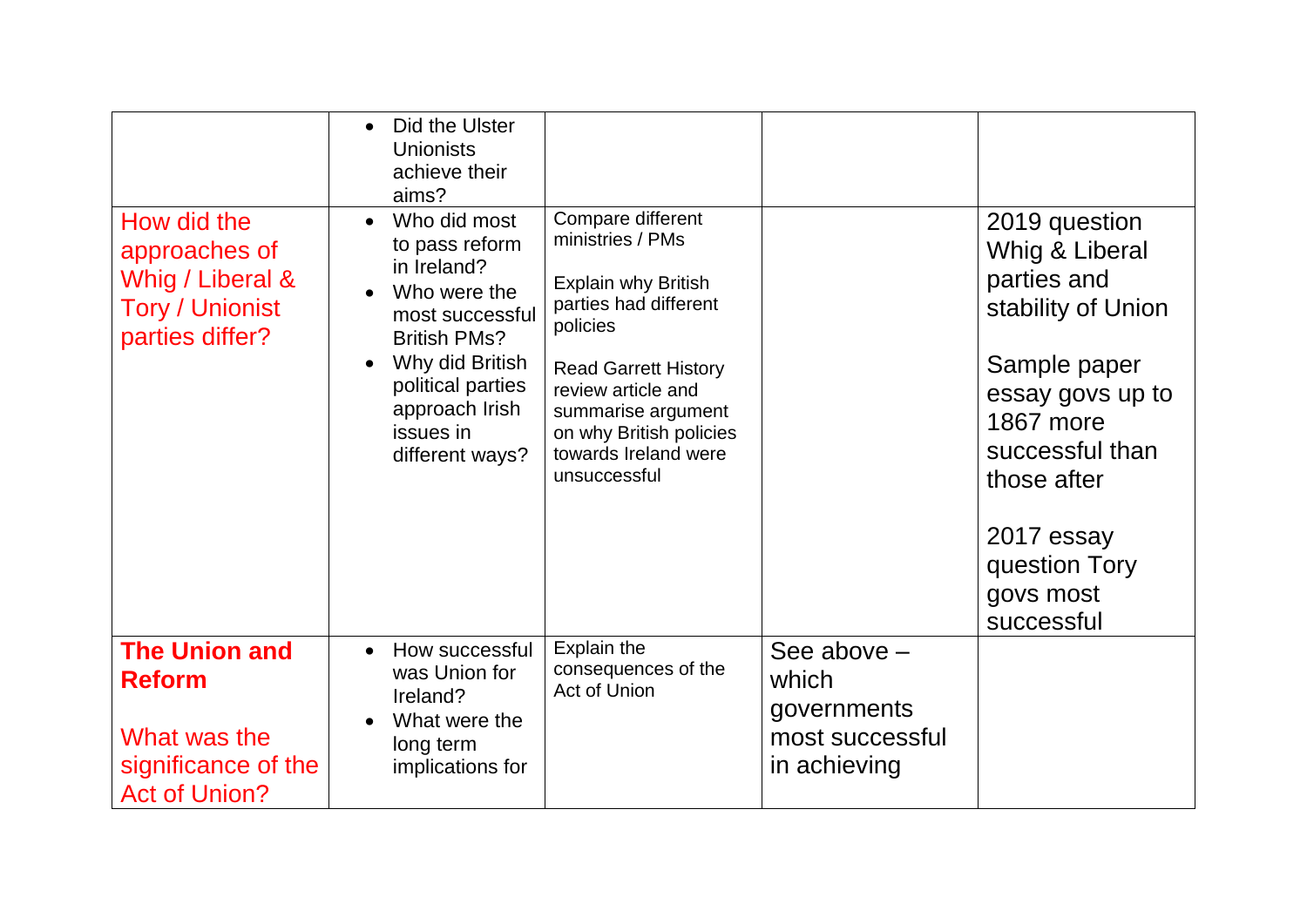|                                                      | Ireland of<br>Union?                                                                                                                                                                                         |                                                                                                                                                                               | reform / achieving<br>their aims? |  |
|------------------------------------------------------|--------------------------------------------------------------------------------------------------------------------------------------------------------------------------------------------------------------|-------------------------------------------------------------------------------------------------------------------------------------------------------------------------------|-----------------------------------|--|
| What was the<br>significance of the<br>1830s?        | How significant<br>$\bullet$<br>were reforms of<br>the 1830s?<br>Was the role of<br>$\bullet$<br>Drummond in<br><b>Irish</b><br>administration<br>more<br>important?                                         | Mind map on reforms<br>1830-34<br>Chart on reforms 1835-<br>40<br>How far was reform of<br>Ireland successful in<br>the 1830s?<br><b>Discussion questions</b><br>from booklet |                                   |  |
| How successful<br>was Peel as a<br>reformer?         | How successful<br>$\bullet$<br>was the Devon<br>Commission?<br>Why did Peel's<br>reforms arouse<br>such opposition<br>within his own<br>party?<br>How successful<br>was Peel's<br>response to the<br>famine? | Peel - success or<br>failure?<br>Was Peel an effective<br>PM?<br>How successful was<br>British response to<br>Famine?                                                         |                                   |  |
| How did<br><b>Gladstone pass</b><br>reforms in areas | Why did<br>$\bullet$<br>Gladstone wish<br>to "pacify<br>Ireland"?                                                                                                                                            | <b>Summarise Gladstone's</b><br>reforms                                                                                                                                       |                                   |  |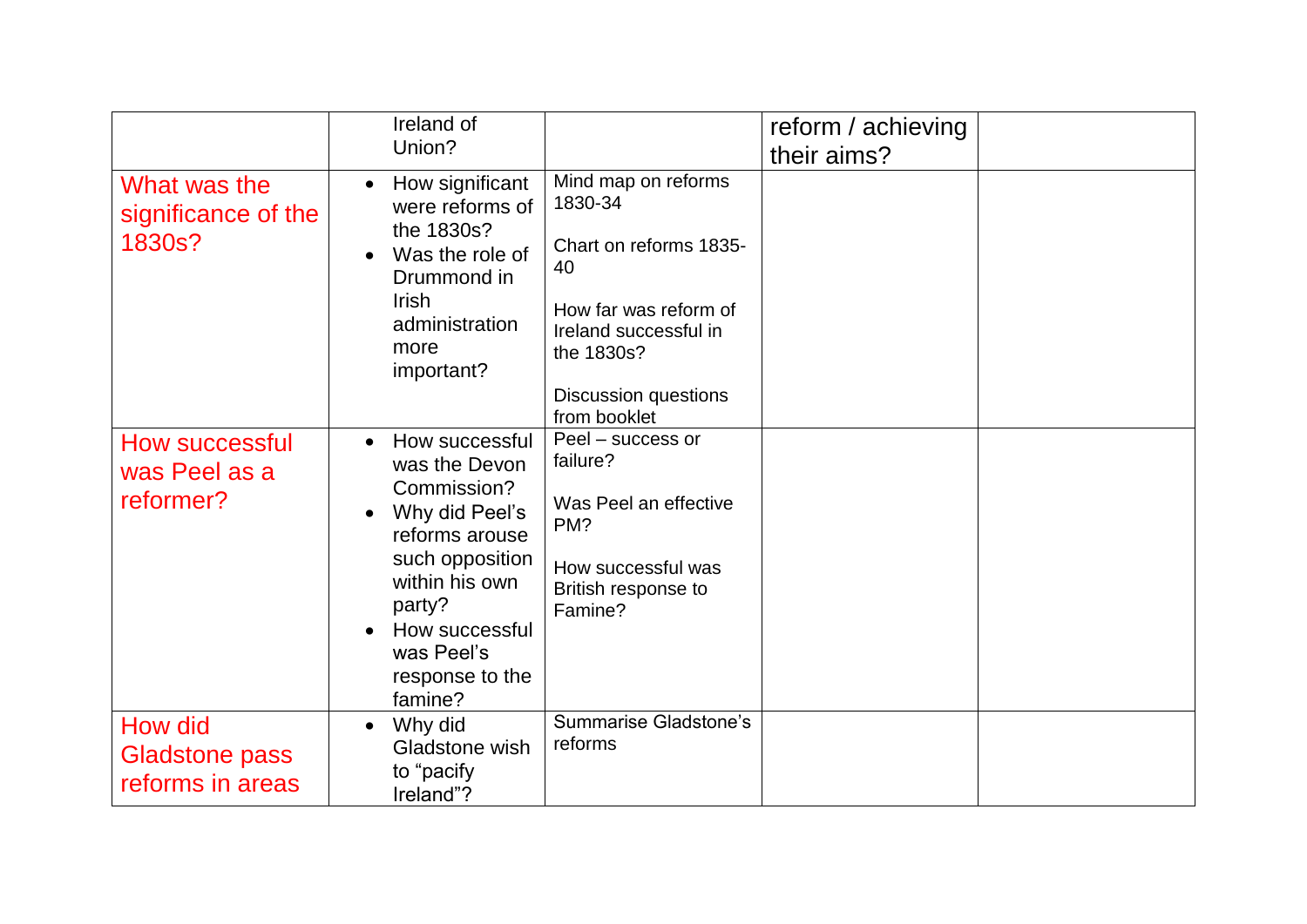| like Church, land<br>and education?                                            | How successful<br>was the 1869<br>Church Act?<br>Why was the<br>1870 Land Act<br>not successful?<br>How far was<br>the 1881 Act<br>more<br>successful?<br>Why was<br>reform of higher<br>education not<br>successful? | Was Gladstone a<br>success or failure?<br>Why was land a difficult<br>issue?<br>Why was the 1881 Act<br>more successful than<br>that of 1870?                                  |  |
|--------------------------------------------------------------------------------|-----------------------------------------------------------------------------------------------------------------------------------------------------------------------------------------------------------------------|--------------------------------------------------------------------------------------------------------------------------------------------------------------------------------|--|
| Why did Home<br><b>Rule not pass</b><br><b>Parliament in</b><br>1886 and 1893? | What were the<br>$\bullet$<br>arguments for<br>and against<br>HR?<br>Why did HR<br>arouse such<br>opposition?<br>Why did HR<br>divide the<br>Liberal Party?                                                           | Summarise arguments<br>for and against HR<br>Source based<br>questions on debate in<br>1886<br>What are the<br>historiographical<br>arguments about<br>Gladstone's motivation? |  |
| How significant<br>was Constructive<br>Unionism?                               | How effectively<br>did<br>Constructive<br>Unionism pass<br>reform                                                                                                                                                     | How successful were<br>land reforms?<br><b>Was Constructive</b><br>Unionism a success?                                                                                         |  |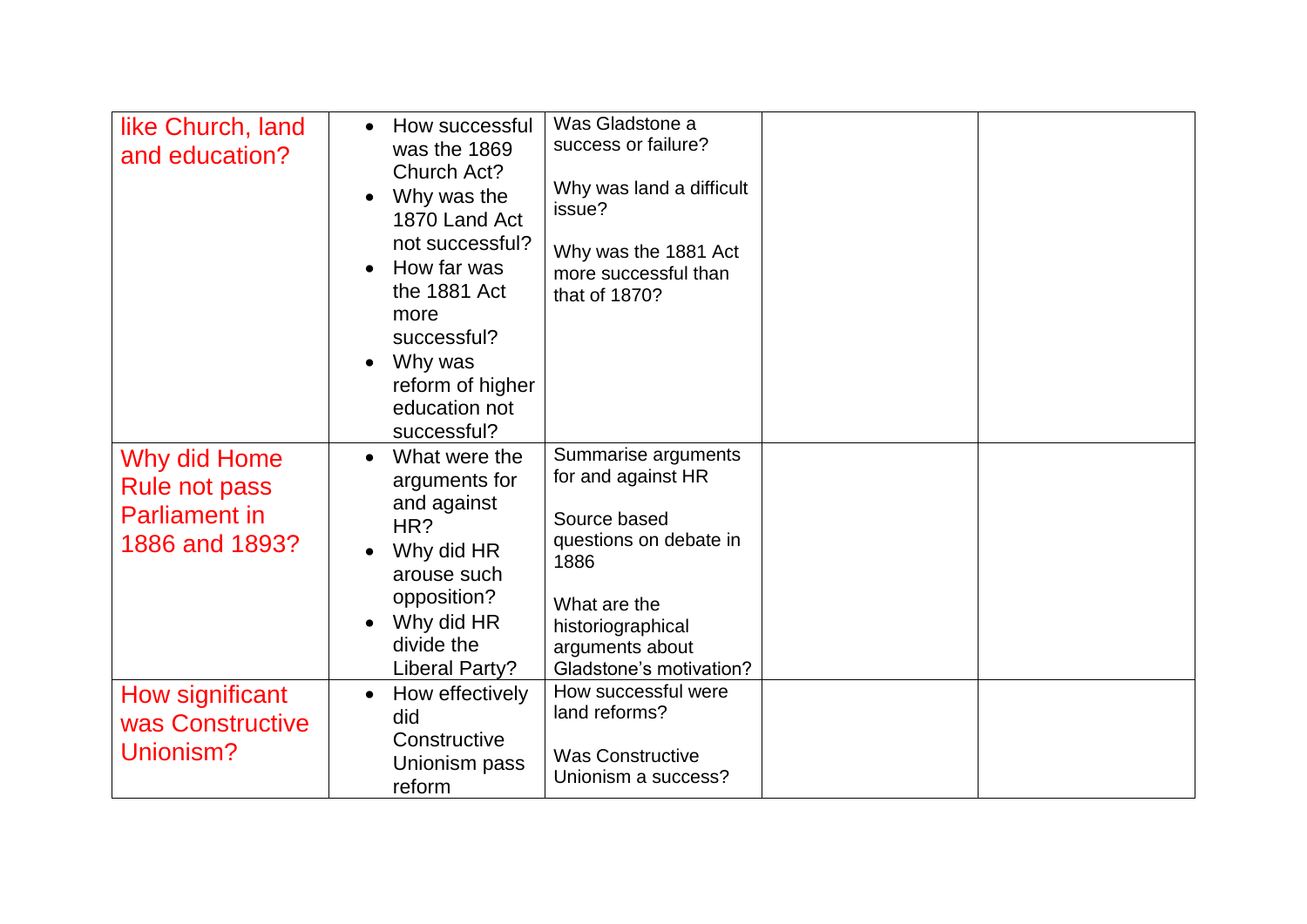| <b>Why was Partition</b><br>introduced?                                                                               | especially in<br>land?<br>Did CR achieve<br>its political<br>aims?<br>How far was<br>$\bullet$<br>partition<br>inevitable?<br>Was HR a<br>viable solution?   | Analyse significance of<br>events 1912-14<br>How successful was<br>Asquith in seeking<br>compromise? |                                                                                                                                                                                        |
|-----------------------------------------------------------------------------------------------------------------------|--------------------------------------------------------------------------------------------------------------------------------------------------------------|------------------------------------------------------------------------------------------------------|----------------------------------------------------------------------------------------------------------------------------------------------------------------------------------------|
| <b>Irish economy</b><br>and the link to<br><b>Irish</b><br><b>Nationalism</b><br>Why was land a<br>significant issue? | What were the<br>3Fs?<br>Why was<br>farming<br>backward in<br>Ireland<br>compared to<br>the rest of<br>Britain?<br>What was the<br>role of the<br>landlords? | Explain the problems<br>concerning land<br>Timeline of events in<br>Ireland concerning land          | 2019 essay<br>question $-$<br>agrarian under<br>development as<br>root cause of opp<br>to union<br>2017 essay<br>question land<br>reforms most<br>important reason<br>for opp to Union |
| What was the<br>impact of the<br>famine?                                                                              | What caused<br>$\bullet$<br>the Famine?<br>How effective<br>was the British                                                                                  | Summarise causes of<br>the Famine<br>Was Famine genocide?                                            |                                                                                                                                                                                        |